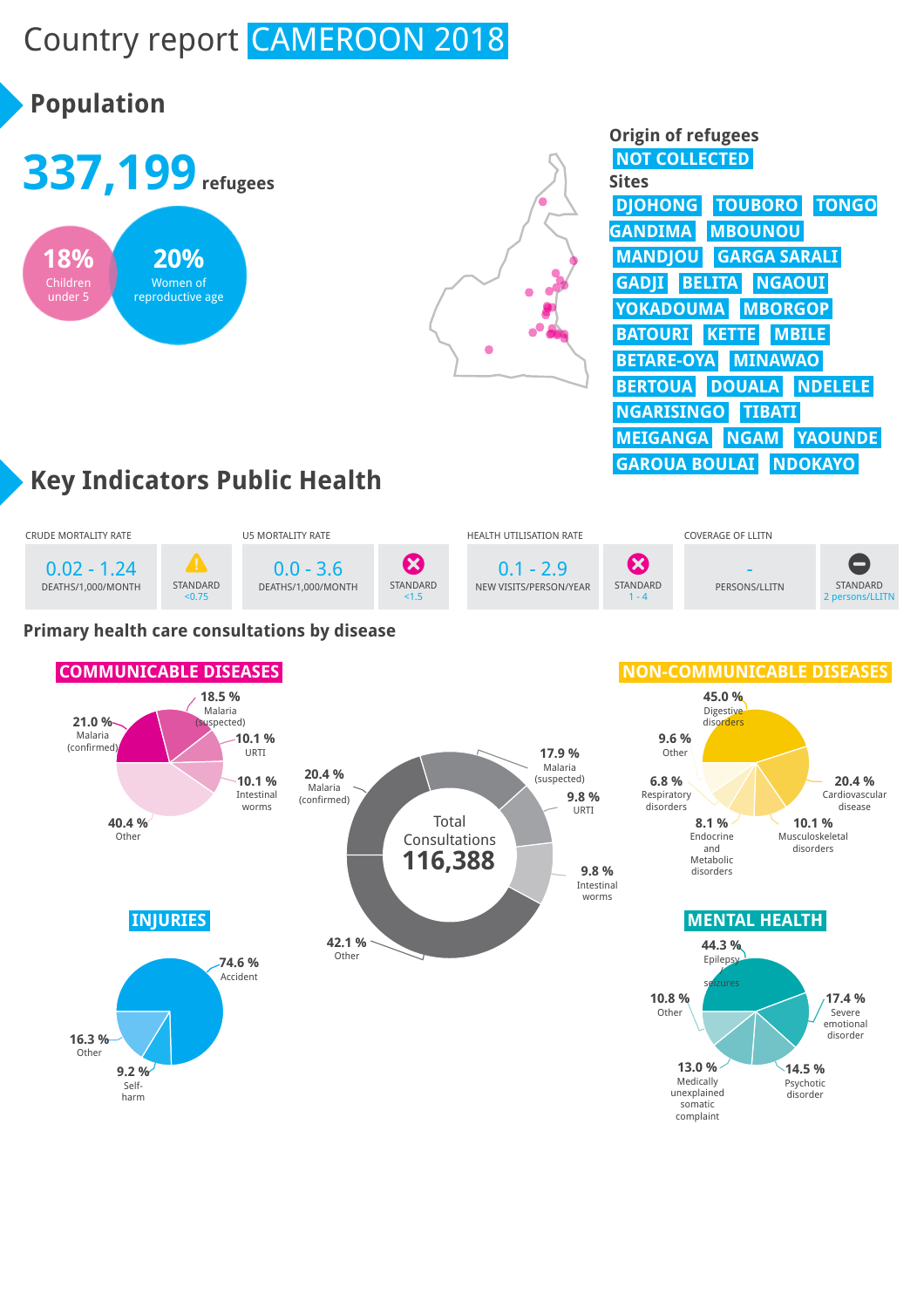# **Key Indicators Public Health**

### PUBLIC HEALTH INDICATOR

Are all essential medicines internationally procured Does the operation use standard clinical protocols for diabetes?

Is the referral system governed by SOPs? Is integrated management of childhood illness (IMCI) implemented?

Does the operation use standard clinical protocols for Hypertension?

# **Key Indicators Reproductive Health and HIV**



## **Nutrition**



Did you have an emergency in your operation last year?